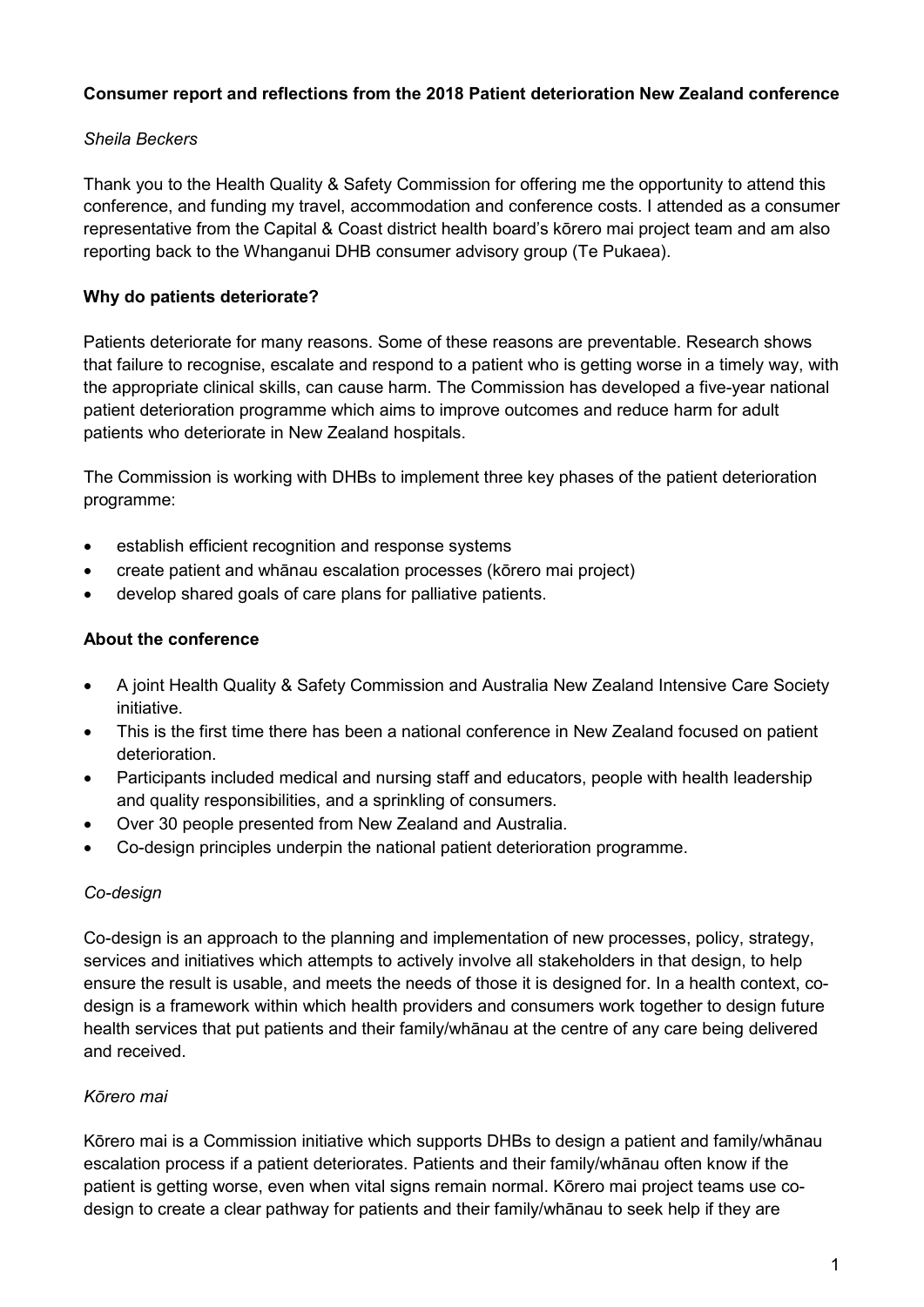worried about deterioration in the patient's condition, and they feel that they have not been listened to by staff. Kōrero mai projects have been underway in DHBs since July 2017.

# **Day one (29 November 2018)**

*The current state of recognition and response systems within NZ and Australia; future steps for the patient deterioration programme in coming years.* 

- To remind everyone in the room of the importance of the patient and whānau voice in all care efforts, the conference started with Matt's story. Matt was 15 when he died after what should have been a standard appendectomy. But staff missed signs that he was deteriorating. Matt shouldn't have died.
- We also learned about 'Patient A' who died in Wellington Regional Hospital after staff failed to notice his deterioration. Patient A shouldn't have died. The kōrero mai initiative was created as a result of the Health and Disability Commissioner's report into gaps in Patient A's care.
- Recognition and response systems in NZ hospitals include:
	- $\circ$  the implementation of a standardised vital signs chart with early warning score (EWS) from July 2017. The score is calculated from routine adult patient vital sign measurements and increases as vital signs become increasingly abnormal. The EWS should trigger an escalating clinical response from staff with the right skills to intervene and manage the patient's deterioration
	- o a dedicated Patient at Risk (PAR) service − a specialist, nurse-led team who support ward staff in looking after acutely unwell adult patients in various ward settings
	- $\circ$  a medical emergency team (MET) or rapid response team (RRT) available to respond to medical emergencies in a timely manner, and not just in the event of a cardiac arrest.
- Presenters from five DHBs shared snapshots of their process in establishing and implementing improvements to their recognition and response systems for patient deterioration.
- We heard about some of the first cohort of kōrero mai projects. Some great tools were created to support patients and their family/whānau to speak up when they are worried. Data shows that implementing these patient, family and whānau escalation processes work.
- A communication workshop showed us the importance of care and empathy when having tough conversations. Not all patient deterioration is reversible or unexpected, and it can be hard to say so. Patients and whānau experience both emotional and cognitive responses when difficult conversations are had. A role-play example, which involved an extremely authentic actor playing someone with a deteriorating genetic condition, was very powerful. But it caused much distress to some workshop attendees. This was a poignant reminder to everyone present that a patient's culture, beliefs, and values must be respected and understood, for communication to be truly patient-centred, effective and meaningful.

During the morning tea break there was a short consumer meeting. This was initiated by Laura Ellis from the Commission and was an excellent idea. It was nice to be able to identify fellow consumers amidst the 200+ conference attendees. Thank you, Laura!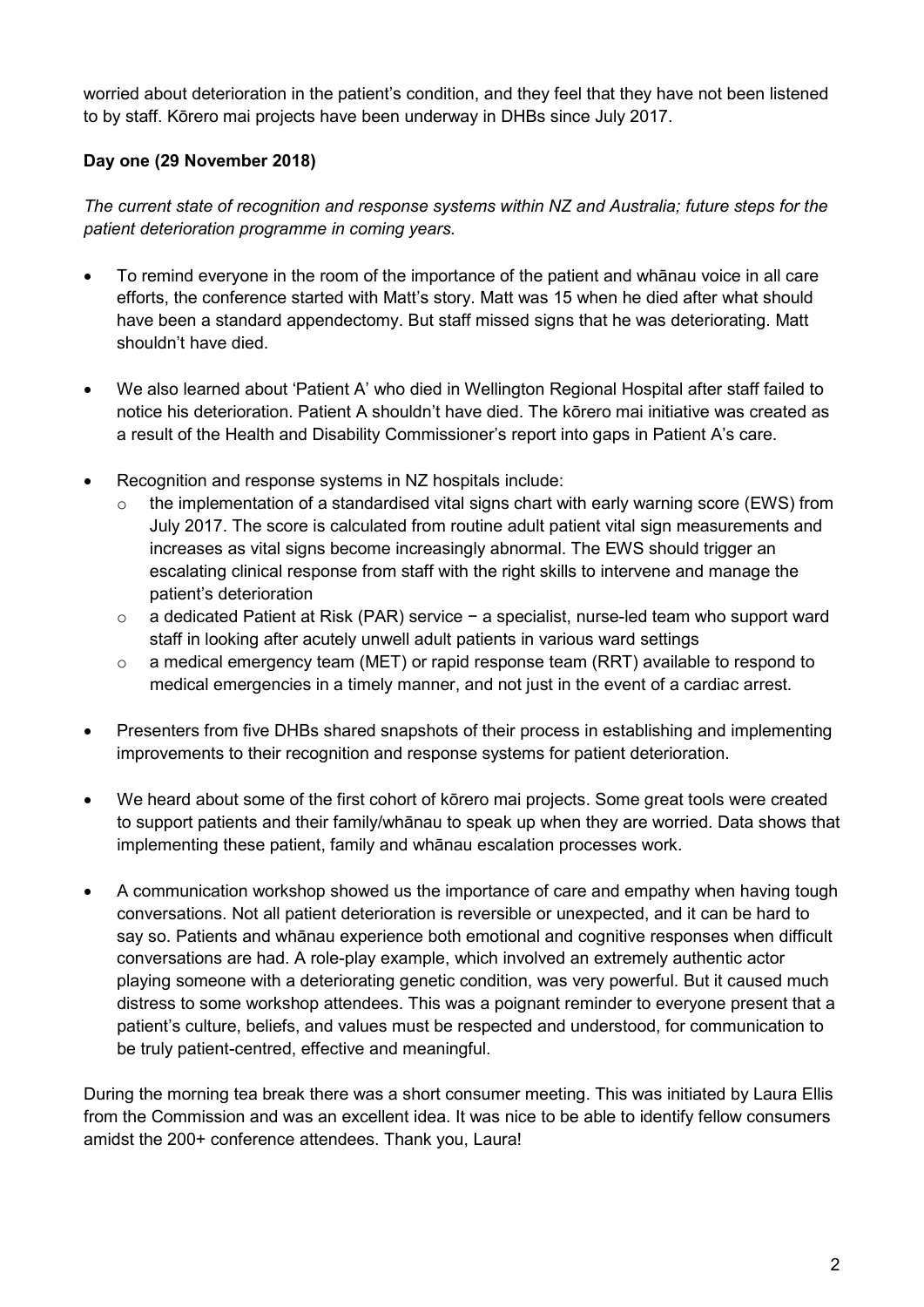# **Day two (30 November 2019)**

We learned about the success of rapid response systems in Australian hospitals. Inequity was an important discussion topic.

- A presentation about the Māori perspective of patient deterioration from Bay of Plenty DHB staff brought us out of the research and statistical fog and put humanity back in the centre of the room. Their stories of inequity, failings by clinical staff to provide appropriate or timely care, and the danger of judgement and assumptions, reminded us of the importance of the patient and whānau voice. Each speaker told us what matters for Māori whānau, and the importance of staff respecting tikanga Māori − the Māori world-view.
- Heather Gunter shared further life-threatening health crises she and her family have endured since Matt died. She told us how hard it is to trust in our health care system, and those working in it, when all trust has been lost. She had us all in tears. Sometimes life really is cruel.
- A presentation about deteriorating elderly patients prompted questions for me:
	- o How can the care of deteriorating elderly patients be improved, so that patients and their families are heard, the care plan is appropriate, and is agreed upon by all parties involved?
	- $\circ$  Who decides when a patient is too elderly, or too sick, to have life-saving or life-enhancing treatment eg, at what age is someone too old for a hip replacement? Or for bypass surgery?
	- $\circ$  How are the care options prioritised, and when are the difficult conversations had?
	- o What are the patient and their loved ones' rights if staff decide that palliative/end-of-life care options are the only way forward?
	- o How do clinicians balance their moral want to keep elderly patients alive, when the treatments may do more harm than good?
- Five doctors shared their research papers which addressed topics including the use of a medical emergency team in specific units, and balancing perceptions within palliative care calls; EWS modifications for patients who do not want to be resuscitated; and decisions and conversations around resuscitation and end-of-life care.
- The last presentations discussed deteriorating patients who are dying: using data to identify patients who are dying, the harm done by failure to recognise and respond to sepsis infections in patients and missed opportunities in palliative care and treatment.

### **Barriers to preventing harm when patients deteriorate**

- Staff can normalise the abnormal: reassuring patients when they have concerns rather than listening and applying critical thinking skills.
- Communication failures and barriers: all patients have the risk of deteriorating. Taking the time to talk and listen is important for all patients and their family/whānau.
- Multiple shifts of staff every 24 hours, and poor communication at handovers, reduces continuity of care and the baseline of a patient's wellbeing gets lost. But patients and whānau know that baseline through being present over time, and notice signs that staff miss.
- Knowing the difference between people who have an irreversible condition and are dying, and sick people who have a reversible condition that can be aggressively treated.
- Silo-style, solar-powered care: surgeon vs duty doctor vs nursing staff vs allied health staff. All experts in their own field but not across all the patient's needs or problems. For example, surgeons consult with patients about their surgery, but may not be observant of co-morbidities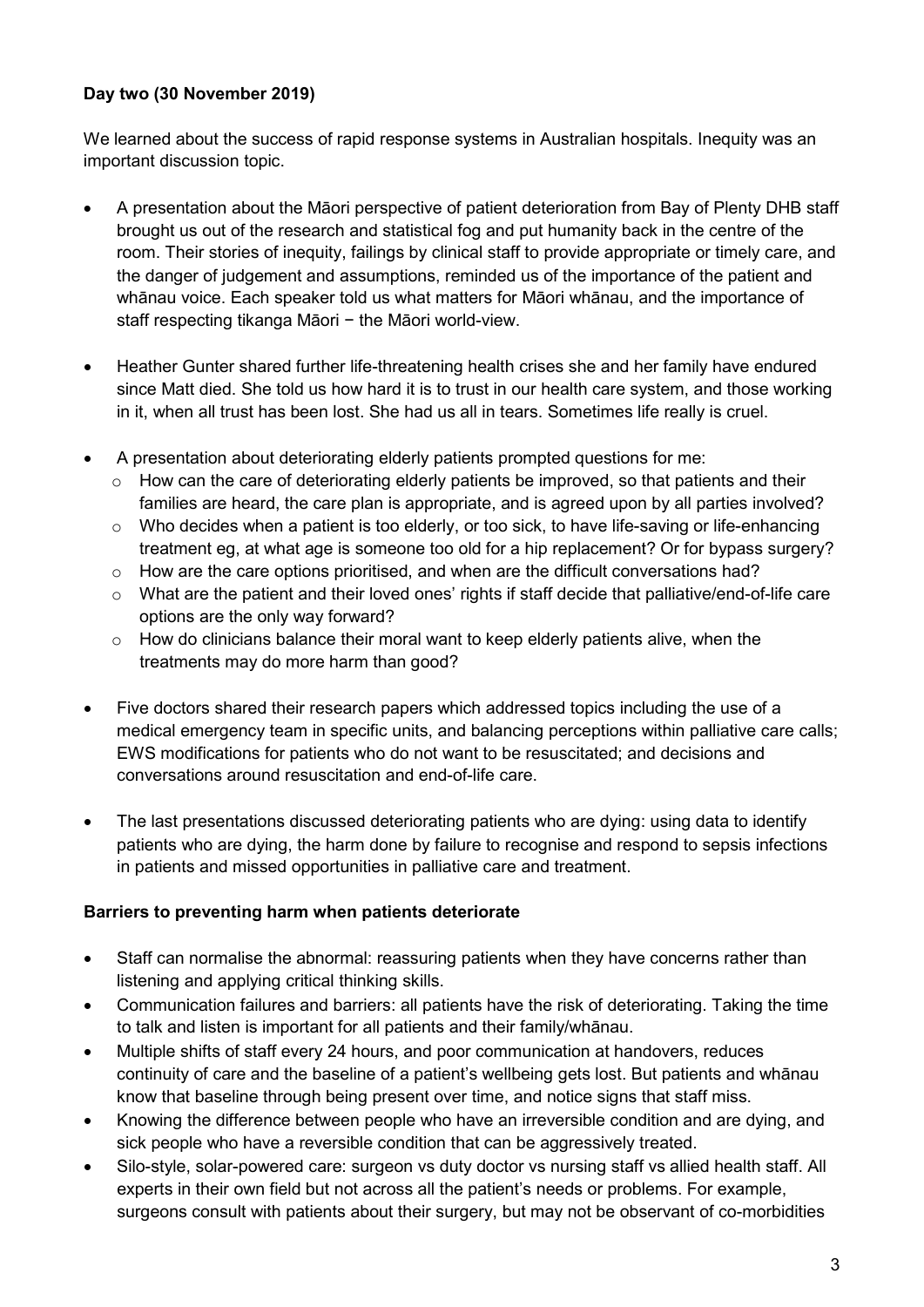like COPD (chronic obstructive pulmonary disease)**.** Then as the sun sets, staffing is reduced, but there's the same number of patients. One presenter spoke of there being 27 doctors in general medicine in his hospital during the day, but only 7 on weekends. Yet Saturday is the busiest day!

- Both the mums who shared their stories of massive failures in the care of their sons, are nurses. They knew their own hospital systems, facilities and processes. Yet they were ignored. They couldn't get the hospital staff to listen, or to act on their concerns. If health staff are unable to be heard, how do the rest of us believe we have the right and knowledge to question staff?
- Nurses also feel that they aren't being heard by doctors. A nurse asked a presenter how staff can get through to clinicians who won't listen to their concerns. I quietly praised Whanganui DHB for their local initiative 'Speaking up for safety'. All Whanganui Hospital staff attend a workshop which teaches them the escalation pathway that has been established for them to speak up if they are worried that a patient is getting worse. The patient safety team at Whanganui Hospital has data to show that staff are now doing this and, as a result, some patient harm has been prevented or reduced.

# **More about inequity in New Zealand health services**

- Outcomes for patients from rural settings who deteriorate, even after transfer to a bigger hospital, are worse than for those who start off in city hospitals.
- Assumptions are made by staff about disabled patients eg, assuming someone in a wheelchair is deaf! Or assuming a disabled patient does not have enough quality of life to be allowed access to life-saving or life-enhancing treatment.
- Are clinical staff willing to have the difficult conversations? Do not attempt CPR (DNACPR) conversations can happen too late, or not at all. Advance care plans, resuscitation/end-of-life care plans, and shared goals of care should be done *before* a crisis touch point.
- Visibility of care goals and treatment plans important, so loved ones understand what has been agreed upon by palliative/elderly patients and their care providers.
- How do staff discuss with elderly and palliative patients and their whānau, the reality that interventions may make the outcome worse for the patient?

# **More about the Māori perspective**

Research shows Māori deteriorate more quickly in hospitals than European New Zealanders. Interactions that involve judgements and assumptions diminish the mana and wairua of the patient and their whānau, and also reduce confidence or trust in the health system and its people.

Yet what works for Māori patients and their whānau would be good practice for all:

- o whānau inclusion
- $\circ$  taking time to build relationships consultants are full of knowledge but too sharp, too quick
- $\circ$  communicating in a language that patients understand as simple as 'ring the bell'
- $\circ$  respecting mana tangata (human rights, the value of each person)
- $\circ$  understanding the Māori world view: wellness (hauora) is a combination of physical. emotional, spiritual, and whānau (te whare tapa whā)
- o see the experience through the eyes of the patient and whanau.

### **Personal** r**eflections**

Wow. A big conference with many highly-skilled and experienced health care professionals in the room. As a consumer from outside the health community I was initially way out of my comfort zone.